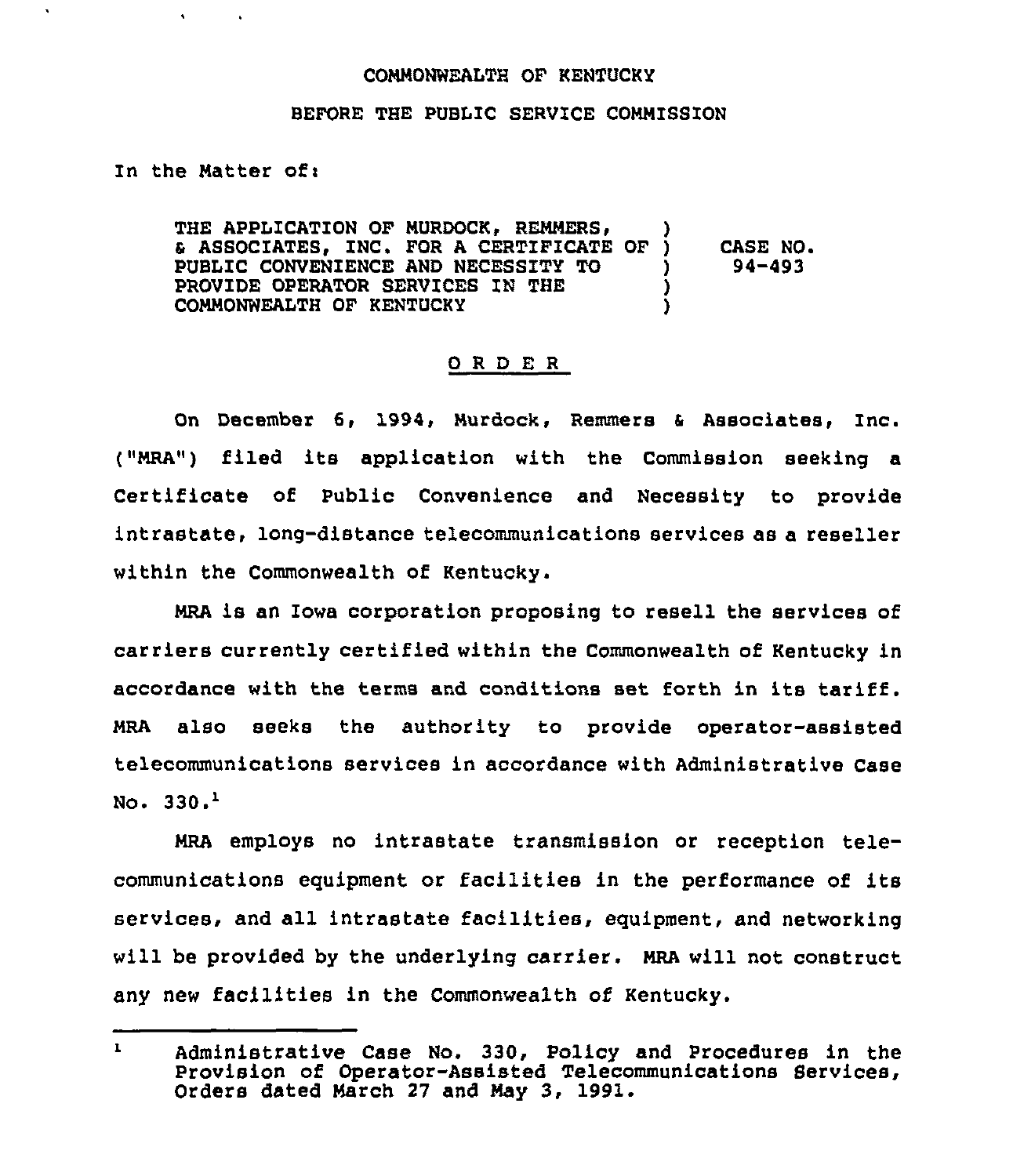The information provided by NRA demonstrates its financial, managerial, and technical capability to provide intrastate, longdistance telecommunications service. The proposed rates filed December 6, 1994, and amended February 27, 1995, should be approved as the fair, just, and reasonable rates to be charged.

In Administrative Case No.  $306<sub>1</sub><sup>2</sup>$  the Commission stated the importance of eliminating possible customer confusion arising from the name of the billing service, rather than the name of the provider of telecommunications services, appearing on the bill. Accordingly, NRA should ensure that its name appears prominently on all bills issued to customers fcr services rendered.

The Commission, having considered the application, the information provided by NRA, and being otherwise sufficiently advised, HEREBY ORDERS that:

1. NRA be and it hereby is granted authority to provide intrastate, long-distance telecommunications services within the Commonwealth of Kentucky on and after the date of this Order.

2. NRA be and it hereby is granted authority to provide operator-assisted telecommunications services within the Commonwealth of Kentucky on and after the date of this Order.

 $\overline{2}$ Administrative Case No. 306, Detariffing Billing and Collection Services, Order Dated April 20, 1990.